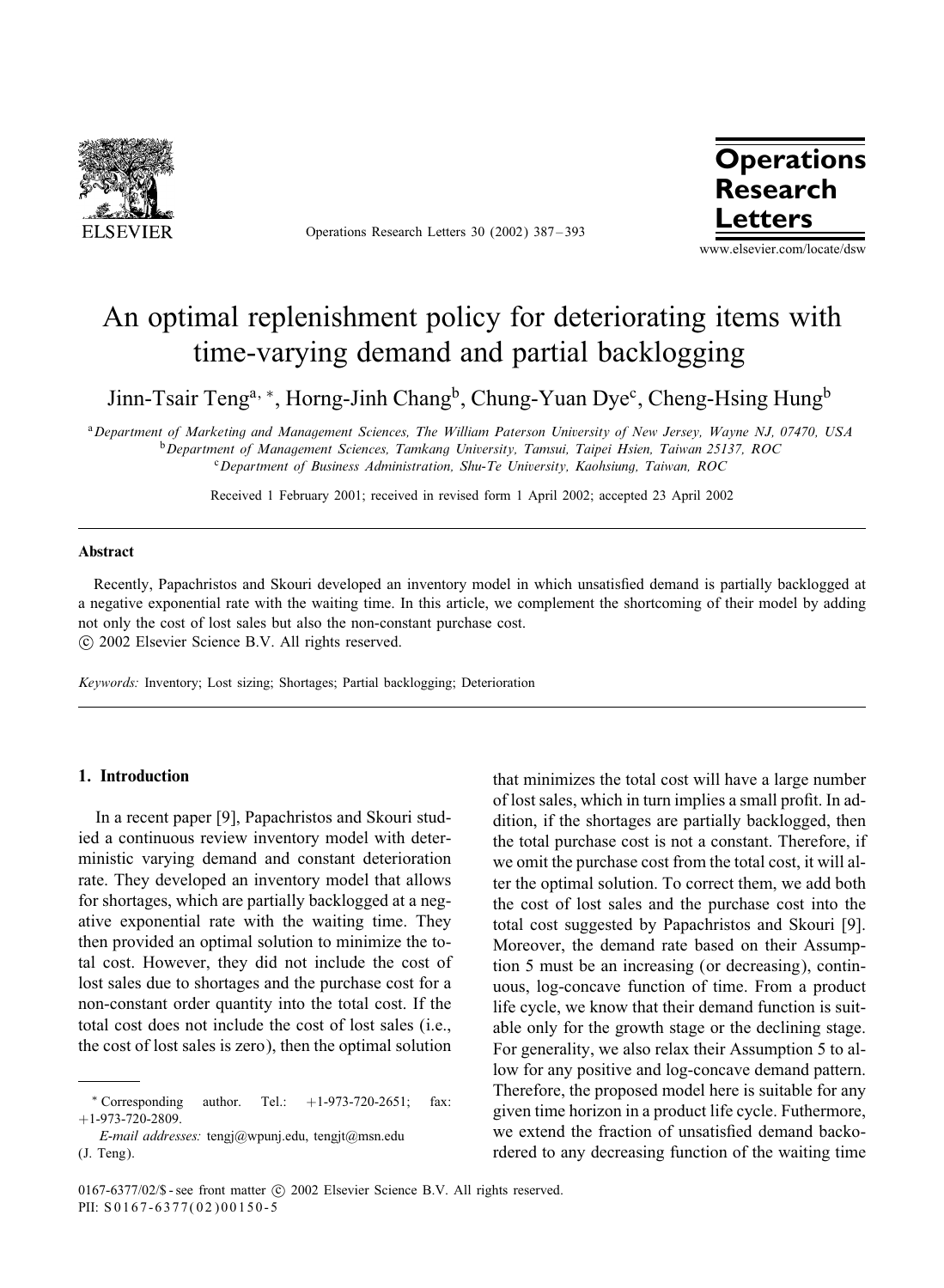up to the next replenishment. As a result, the proposed model is in a general framework that includes numerous previous models such as in  $[1,3-5,7,8,10-15]$  as special cases. We then prove that the optimal replenishment schedule not only exists but also is unique. In addition, we show that the total relevant cost (i.e. the sum of the holding, backlogging, lost sales, and purchase costs) in the system is a convex function of the number of replenishments. Consequently, the search for the optimal number of replenishments is reduced to finding a local minimum. We further simplify the search process by providing an intuitively good starting value for the optimal number of replenishments. Finally, we characterize the inFuences of the demand patterns over the replenishment cycles and others.

# 2. Assumptions and notation

The mathematical model of the inventory replenishment problem is based on the following assumptions:

- 1. The planning horizon of the inventory problem here is finite and is taken as  $H$  time units.
- 2. Lead time is zero.
- 3. Shortages are allowed.
- 4. The initial inventory level is zero.
- 5. A constant fraction of the on-hand inventory deteriorates per unit of time and there is no repair or replacement of the deteriorated inventory.
- 6. The fraction of shortages backordered is a decreasing function  $\beta(x)$ , where x is the waiting time up to the next replenishment, and  $0 \le \beta(x) \le 1$  with  $\beta(0) = 1$ . To guarantee the existence of an optimal solution, we assume that  $\beta(x) + H\beta'(x) \ge 0$ , where  $\beta'(x)$  is the first derivative of  $\beta(x)$ . Note that if  $\beta(x) = 1$  (or 0) for all x, then shortages are completely backlogged (or lost).
- 7. If the objective is minimizing the costs, then we assume that the cost of lost sales is the sum of the cost of lost revenue and the cost of lost goodwill. However, if the objective is maximizing the profits, then the cost of lost sales is the cost of lost goodwill only. In contrast to ours, other researchers may define the cost of lost sales in a maximization problem as gross profit margin plus loss of goodwill to encourage more sales.

For convenience, the following notation is used throughout this paper:

| f(t)             | demand rate at time $t$ , we assume without                |
|------------------|------------------------------------------------------------|
|                  | loss of generality that $f(t)$ is positive and             |
|                  | log-concave in the planning horizon $(0, H]$               |
| $\theta$         | the deterioration rate                                     |
| $\boldsymbol{p}$ | the selling price per unit                                 |
| $c_{\rm f}$      | the fixed purchasing cost per order                        |
| $c_{v}$          | the variable purchasing cost per unit                      |
| c <sub>h</sub>   | the inventory holding cost per unit per unit               |
|                  | time                                                       |
| $c_{\rm s}$      | the backlogging cost per unit per unit time                |
|                  | due to shortages                                           |
| $c_{\rm g}$      | the cost of lost goodwill                                  |
| c <sub>1</sub>   | the unit cost of lost sales. Note that if the              |
|                  | objective is minimizing the costs, then $c_1 =$            |
|                  | $p+c_{\rm g} > c_{\rm v}$ . If the objective is maximizing |
|                  | the profits, then $c_1 = c_g$                              |
| $\boldsymbol{n}$ | the number of replenishments over $[0, H]$                 |
|                  | (a decision variable)                                      |
| $t_i$            | the <i>i</i> th replenishment time (a decision             |
|                  | variable), $i = 1, 2, \ldots, n$ , with $0 \le t_1 < t_2$  |
|                  | $\langle \cdots \langle t_n \rangle H$                     |
| $S_i$            | the time at which the inventory level                      |
|                  | reaches zero in the <i>i</i> th replenishment cy-          |
|                  | cle (a decision variable), $i = 1, 2, , n$                 |

# 3. Mathematical model

The *i*th replenishment is made at time  $t_i$ . The quantity received at  $t_i$  is used partly to meet the accumulated backorders in the previous cycle from time  $s_{i-1}$ to  $t_i$  ( $s_{i-1} < t_i$ ). The inventory at  $t_i$  gradually reduces to zero at  $s_i$  ( $s_i > t_i$ ). Consequently, based on whether the inventory is permitted to start and/or end with shortages, we have four possible cases, which were introduced in Teng et al. [13,14]. For an easycomparison, we use the same inventory model as in Papachristos and Skouri [9], which is depicted graphically in Fig. 1. The objective of the inventory problem here is to determine the number of replenishments  $n$ , and the timing of the reorder points  $\{t_i\}$  and the shortage points  $\{s_i\}$  in order to minimize the total relevant cost.

Next, we formulate the level of inventory at time  $t$ as  $I(t)$ ,  $t_i \le t \le s_i$ . Since the inventory is depleted by the combined effect of demand and deterioration, the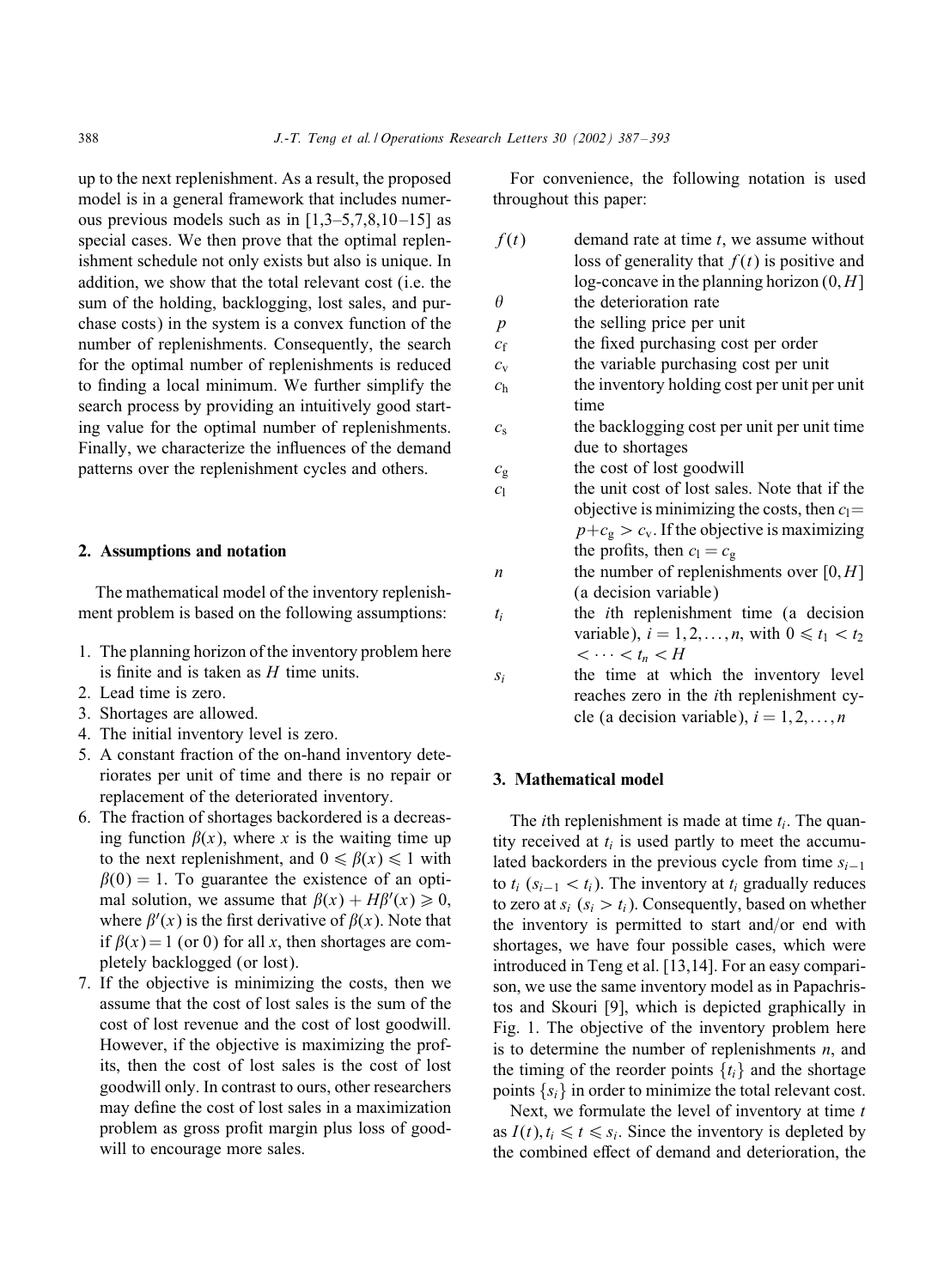

Fig. 1. Graphical representation of inventory model.

inventory level at time  $t$  during the  $i$ th replenishment cycle is governed by the following differential equation:

$$
\frac{dI(t)}{dt} = -f(t) - \theta I(t), \quad t_i \leq t \leq s_i \tag{1}
$$

with the boundary condition  $I(s_i) = 0$ . Solving the differential equation  $(1)$ , we have

$$
I(t) = e^{-\theta t} \int_{t}^{s_i} e^{\theta u} f(u) du = \int_{t}^{s_i} e^{\theta(u-t)} f(u) du,
$$
  

$$
t_i \leq t \leq s_i.
$$
 (2)

As a result, we obtain the time-weighted inventory during the ith replenishment cycle as

$$
I_{i} = \int_{t_{i}}^{s_{i}} I(t) dt = \int_{t_{i}}^{s_{i}} \left[ e^{-\theta t} \int_{t}^{s_{i}} e^{\theta u} f(u) du \right] dt
$$
  
=  $(1/\theta) \int_{t_{i}}^{s_{i}} \left[ e^{\theta (t-t_{i})} - 1 \right] f(t) dt, \quad i = 1, 2, ..., n.$  (3)

Similarly, the cumulative number of backorders at time t during  $[s_{i-1}, t_i)$  is

$$
B(t) = \int_{s_{i-1}}^{t} \beta(t_i - u) f(u) \, du, \quad s_{i-1} \leq t \leq t_i, i = 1, 2, ..., n
$$
 (4)

and the cumulative number of lost sales at time  $t$  during  $[s_{i-1}, t_i)$  is

$$
L(t) = \int_{s_{i-1}}^{t} [1 - \beta(t_i - u)] f(u) du, \quad s_{i-1} \leq t \leq t_i,
$$
  
\n
$$
i = 1, 2, ..., n.
$$
\n(5)

Consequently, the time-weighted backorders due to shortages during the ith cycle is

$$
S_i = \int_{s_{i-1}}^{t_i} B(t) dt = \int_{s_{i-1}}^{t_i} (t_i - t) \beta(t_i - t) f(t) dt \quad (6)
$$

and the number of lost sales during the ith cycle is

$$
L_i = L(t_i) = \int_{s_{i-1}}^{t_i} [1 - \beta(t_i - u)] f(u) \, du. \tag{7}
$$

From (2) and (4), we have the order quantity at  $t_i$ in the ith replenishment cycle as

$$
Q_i = B(t_i) + I(t_i) = \int_{s_{i-1}}^{t_i} \beta(t_i - t) f(t) dt
$$
  
+ 
$$
\int_{t_i}^{s_i} e^{\theta(t - t_i)} f(t) dt, \quad i = 1, 2, ..., n.
$$
 (8)

Therefore, the purchase cost during the ith replenishment cycle is

$$
P_i = c_f + c_v Q_i = c_f + c_v
$$
  
 
$$
\times \left[ \int_{s_{i-1}}^{t_i} \beta(t_i - t) f(t) dt + \int_{t_i}^{s_i} e^{\theta(t - t_i)} f(t) dt \right],
$$
  
\n
$$
i = 1, 2, ..., n
$$
 (9)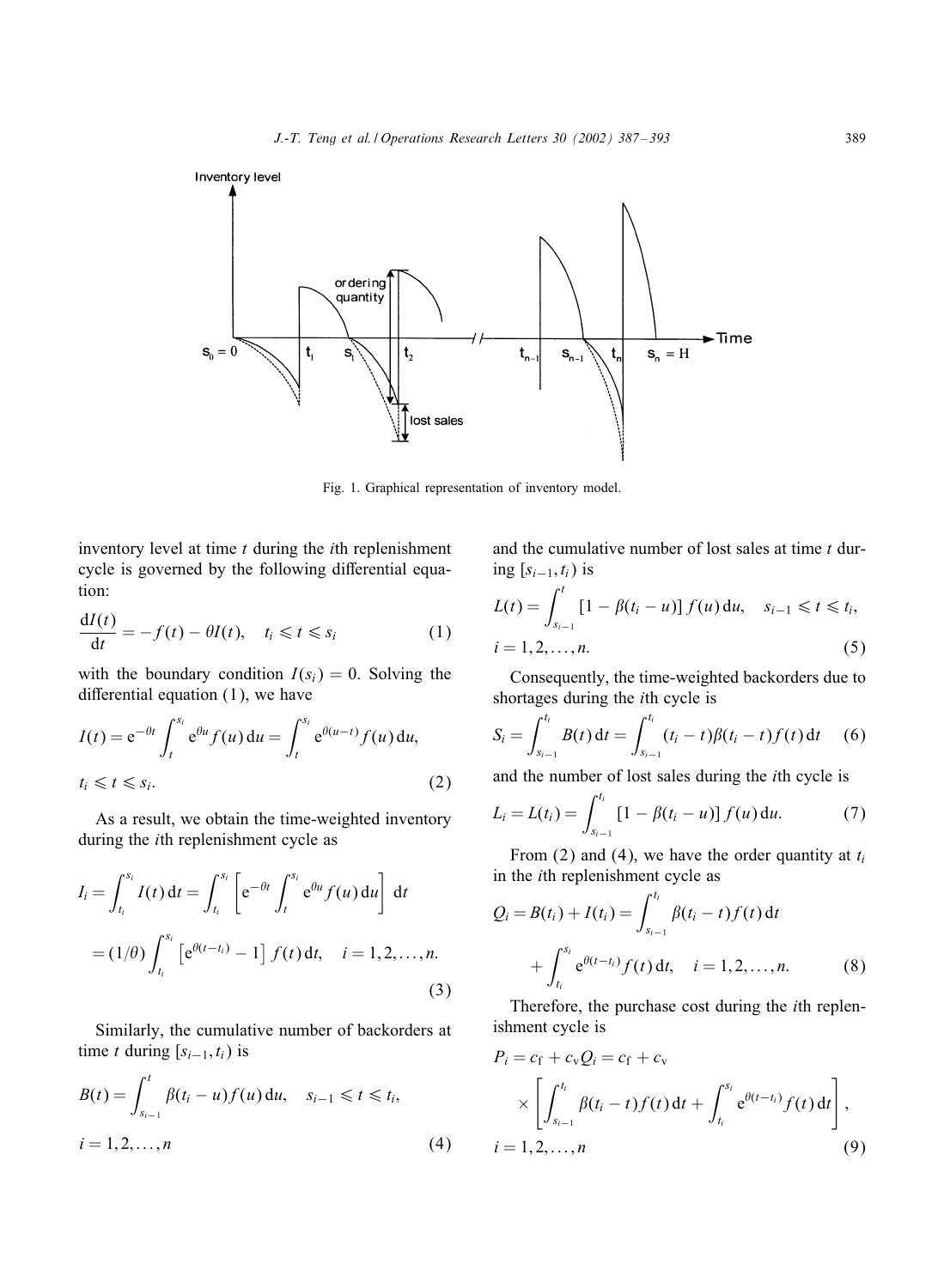and the number of units sold in the ith replenishment cycle is

$$
R_i = B(t_i) + \int_{t_i}^{s_i} f(t) dt
$$
  
= 
$$
\int_{s_{i-1}}^{t_i} \beta(t_i - t) f(t) dt + \int_{t_i}^{s_i} f(t) dt,
$$
  
 $i = 1, 2, ..., n.$  (10)

Hence, if *n* replenishment orders are placed in  $[0, H]$ , then the total relevant cost of the inventory system during the planning horizon  $H$  is as follows:

$$
TC(n, \{s_i\}, \{t_i\})
$$
\n
$$
= \sum_{i=1}^n (P_i + c_h I_i + c_s S_i + c_l L_i)
$$
\n
$$
= nc_f + c_v \sum_{i=1}^n \left[ \int_{s_{i-1}}^{t_i} \beta(t_i - t) f(t) dt + \int_{t_i}^{s_i} e^{\theta(t - t_i)} f(t) dt \right] + \frac{c_h}{\theta} \sum_{i=1}^n \int_{t_i}^{s_i} \left[ e^{\theta(t - t_i)} - 1 \right] f(t) dt
$$
\n
$$
+ c_s \sum_{i=1}^n \int_{s_{i-1}}^{t_i} (t_i - t) \beta(t_i - t) f(t) dt + (p + c_g) \sum_{i=1}^n \int_{s_{i-1}}^{t_i} \left[ 1 - \beta(t_i - t) \right] f(t) dt. \tag{11}
$$

Likewise, the total profit of the inventory system during the planning horizon  $H$  is

$$
TP(n, \{s_i\}, \{t_i\})
$$
  
=
$$
\sum_{i=1}^{n} (p^{R_i} - P_i - c_h I_i - c_s S_i - c_g L_i)
$$
  
=
$$
(p - c_v) \sum_{i=1}^{n} \left[ \int_{s_{i-1}}^{t_i} \beta(t_i - t) f(t) dt + \int_{t_i}^{s_i} f(t) dt \right]
$$
  

$$
- \left( \frac{c_h}{\theta} + c_v \right) \sum_{i=1}^{n} \int_{t_i}^{s_i} \left[ e^{\theta(t - t_i)} - 1 \right] f(t) dt
$$

$$
-nc_{\rm f} - c_{\rm s} \sum_{i=1}^{n} \int_{s_{i-1}}^{t_i} (t_i - t) \beta(t_i - t) f(t) dt
$$

$$
-c_{\rm g} \sum_{i=1}^{n} \int_{s_{i-1}}^{t_i} [1 - \beta(t_i - t)] f(t) dt.
$$
(12)

The problem is to determine  $n, \{s_i\}$  and  $\{t_i\}$ such that  $TC(n, \{s_i\}, \{t_i\})$  in (11) is minimized or  $TP(n, \{s_i\}, \{t_i\})$  in (12) is maximized. It is obvious from  $(11)$  and  $(12)$  that

$$
TP(n, \{s_i\}, \{t_i\}) + TC(n, \{s_i\}, \{t_i\}) = p \int_0^H f(t) dt,
$$
\n(13)

which is a constant. Therefore, we know that the optimal solution that minimizes  $TC(n, \{s_i\}, \{t_i\})$  is the same as the optimal solution that maximizes  $TP(n, \{s_i\}, \{t_i\})$ . The problem now is to determine  $n, \{s_i\}$  and  $\{t_i\}$  such that  $TC(n, \{s_i\}, \{t_i\})$  in (11) is minimized.

# 4. Theoretical results

For a fixed value of  $n$ , the necessary conditions for  $TC(n, \{s_i\}, \{t_i\})$  to be minimized are:  $\frac{\partial TC(n, \{s_i\}, \{t_i\})}{\partial s_i} = 0$ , and  $\frac{\partial TC(n, \{s_i\}, \{t_i\})}{\partial s_i}$  $\partial t_i = 0$ , for  $i = 1, 2, \ldots, n$ .

Consequently, we obtain

$$
\left(\frac{c_{h} + \theta c_{v}}{\theta}\right) \left(e^{\theta(s_{i} - t_{i})} - 1\right)
$$
\n
$$
= [c_{1} - c_{1} + c_{s}(t_{i+1} - s_{i})] \beta(t_{i+1} - s_{i}) + c_{1} - c_{v}
$$
\n(14)

and

$$
\int_{s_{i-1}}^{t_i} \{c_s \left[\beta(t_i - t) + (t_i - t)\beta'(t_i - t)\right] - (c_1 - c_v)\beta'(t_i - t)\} f(t) dt
$$
\n
$$
= (c_h + \theta c_v) \int_{t_i}^{s_i} e^{\theta(t - t_i)} f(t) dt, \quad i = 1, 2, ..., n,
$$
\n(15)

respectively. Applying (14) and (15), we obtain the following results:

Theorem 1. *For any given* n; *we have*:

(a) *The solution to Eqs.* (14) *and* (15) *not only exists but is also unique*.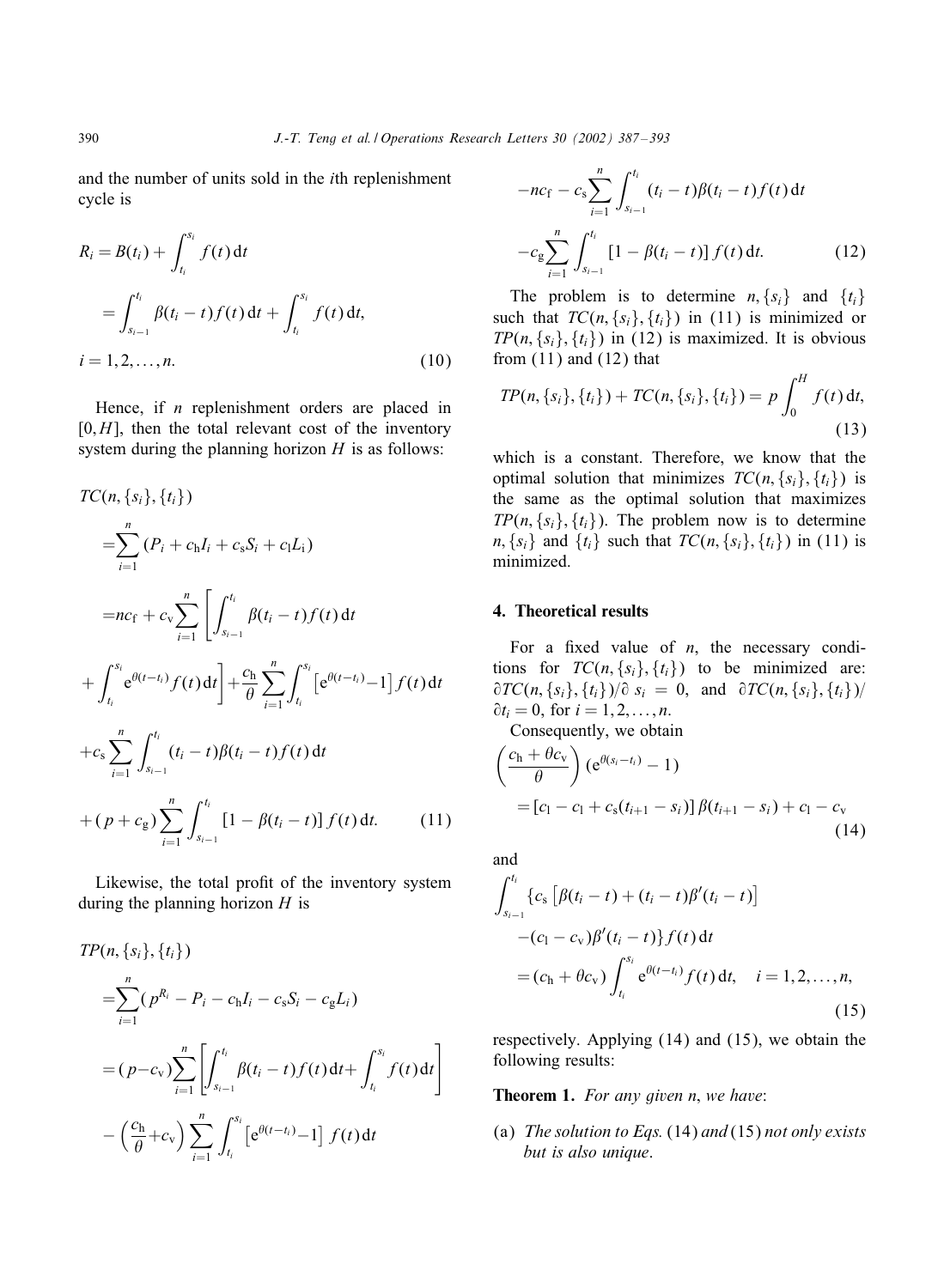# (b) *Eqs.* (14) *and* (15) *are the necessary and suf* ficient conditions for finding the absolute mini*mum*  $TC(n, \{s_i\}, \{t_i\})$ .

Proof. See Appendix A for the proof of Part (a). Now, we show that for any given *n*, Eqs.  $(14)$  and  $(15)$  are the necessary and sufficient conditions for finding the absolute minimum  $TC(n, \{s_i\}, \{t_i\})$ . From (14), we know that the optimal value of  $s_i$  (i.e.,  $s_i^*$ ) is the interior point between  $t_i$  and  $t_{i+1}$  because if  $s_i = t_i$  or  $t_{i+1}$ , then Eq. (14) does not hold.  $TC(n, \{s_i\}, \{t_i\})$  is a continuous (and differentiable) function minimized over the compact set  $[0, H]^{2n-1}$ , and hence an absolute minimum exists. The optimal value of  $t_i$  (i.e.,  $t_i^*$ ) cannot be on the boundary since  $TC(n, \{s_i\}, \{t_i\})$  increases when any one of  $t_i$ s is shifted to the end points 0 or H. In addition, the solution to  $(14)$  and  $(15)$  is unique as shown in Part (a) of this theorem. Consequently, Eqs.  $(14)$  and  $(15)$  are the necessary and sufficient conditions for the absolute minimum  $TC(n, \{s_i\}, \{t_i\})$ . This completes the proof.  $\square$ 

Theorem 1 reduces the 2n-dimensional problem of finding  $\{s_i^*\}$  and  $\{t_i^*\}$  to a one-dimensional problem. Since  $s_0^* = 0$ , we need only to find  $t_1^*$  to generate  $s_1^*$ by (15),  $t_2^*$  by (14), and then the rest of  $\{t_i^*\}$  and  ${s_i^*}$  uniquely by repeatedly using (14) and (15). For any chosen  $t_1^*$ , if  $s_n^* = H$ , then  $t_1^*$  is chosen correctly. Otherwise, we can easily find the optimal  $t_1^*$  by standard search schemes. The solution procedure for finding  $\{t_i^*\}$  and  $\{s_i^*\}$  can be obtained by the algorithm in Yang et al. [16] with  $L = H/(4n)$  and  $U = H/n$ .

Next, we show that the total relevant cost  $TC(n, \{s_i^*\}, \{t_i^*\})$  is a convex function of the number of replenishments. As a result, the search for the optimal replenishment number,  $n^*$ , is reduced to find a local minimum. For simplicity, let

$$
TC(n) = TC(n, \{s_i^*\}, \{t_i^*\}).
$$
\n(16)

By applying Bellman's principle of optimality [2], we have the following theorem:

# **Theorem 2.**  $TC(n)$  is convex in n.

Proof. By using the similar technique as in Teng et al.  $[13]$  or Friedman  $[6]$ , the reader can easily prove it.  $\Box$ 

To avoid using a brute force enumeration for finding  $n<sup>*</sup>$  as in [3,4,9], we further simplify the search process by providing an intuitively good starting value for  $n^*$ . In fact, the holding cost per unit (including inventory and deterioration costs) is  $c_h + \theta c_v$ . The unit penalty cost of lost sales (which is the profit per unit) is  $c_1 - c_v$ . For simplicity, we may set the fraction of shortages backordered  $\beta(t_i - u)$  to be approximately equal to  $\beta(1)$ . Therefore, the expected unit cost of stockout approximately is  $\beta(1)c_s + [1-\beta(1)](c_1-c_v)$ . Substituting the above results into Eq. (15) as in Teng [12], we obtain an estimate of the number of replenishments as

 $n =$  rounded integer of  $\{(c_h + \theta c_v) | \beta(1)c_s\}$ 

+
$$
[1 - \beta(1)](c_1 - c_v)]Q(H)H/[2c_f(c_h + \theta c_v
$$
  
+ $\beta(1)c_s + [1 - \beta(1)](c_1 - c_v))]^{1/2}$ , (17)

where  $O(H)$  is the accumulative demand during the planning horizon  $H$ . It is obvious that searching for the optimal number of replenishments by starting with  $n$ in (17) instead of  $n = 1$  will reduce the computational complexity significantly. The algorithm for determining the optimal replenishment number and schedule is summarized as follows:

#### Algorithm for finding optimal number and schedule:

*Step 0*: Choose two initial trial values of  $n$ <sup>\*</sup>, say *n* as in (17) and  $n - 1$ . Use a standard search method to obtain  $\{t_i^*\}$  and  $\{s_i^*\}$ , and compute the corresponding  $TC(n)$  and  $TC(n - 1)$ , respectively.

*Step 1*: If  $TC(n) \geq TC(n-1)$ , then compute  $TC(n-1)$ 2),  $TC(n-3), \ldots$ , until we find  $TC(k) < TC(k-1)$ . Set  $n^* = k$  and stop.

*Step 2*: If  $TC(n) < TC(n-1)$ , then compute  $TC(n+1)$ 1),  $TC(n + 2), \ldots$ , until we find  $TC(k) < TC(k + 1)$ . Set  $n^* = k$  and stop.

Again, applying (14) and (15), we can characterize the inFuence of the demand patterns on the length of replenishment cycle and others as follow:

**Theorem 3.** If  $f(t)$  is increasing with respect to t, *then we obtain*:

(a) *The optimal inventory intervals are monotonically decreasing*; *i.e.*;

$$
s_1 - t_1 > s_2 - t_2 > \cdots > s_n - t_n. \tag{18}
$$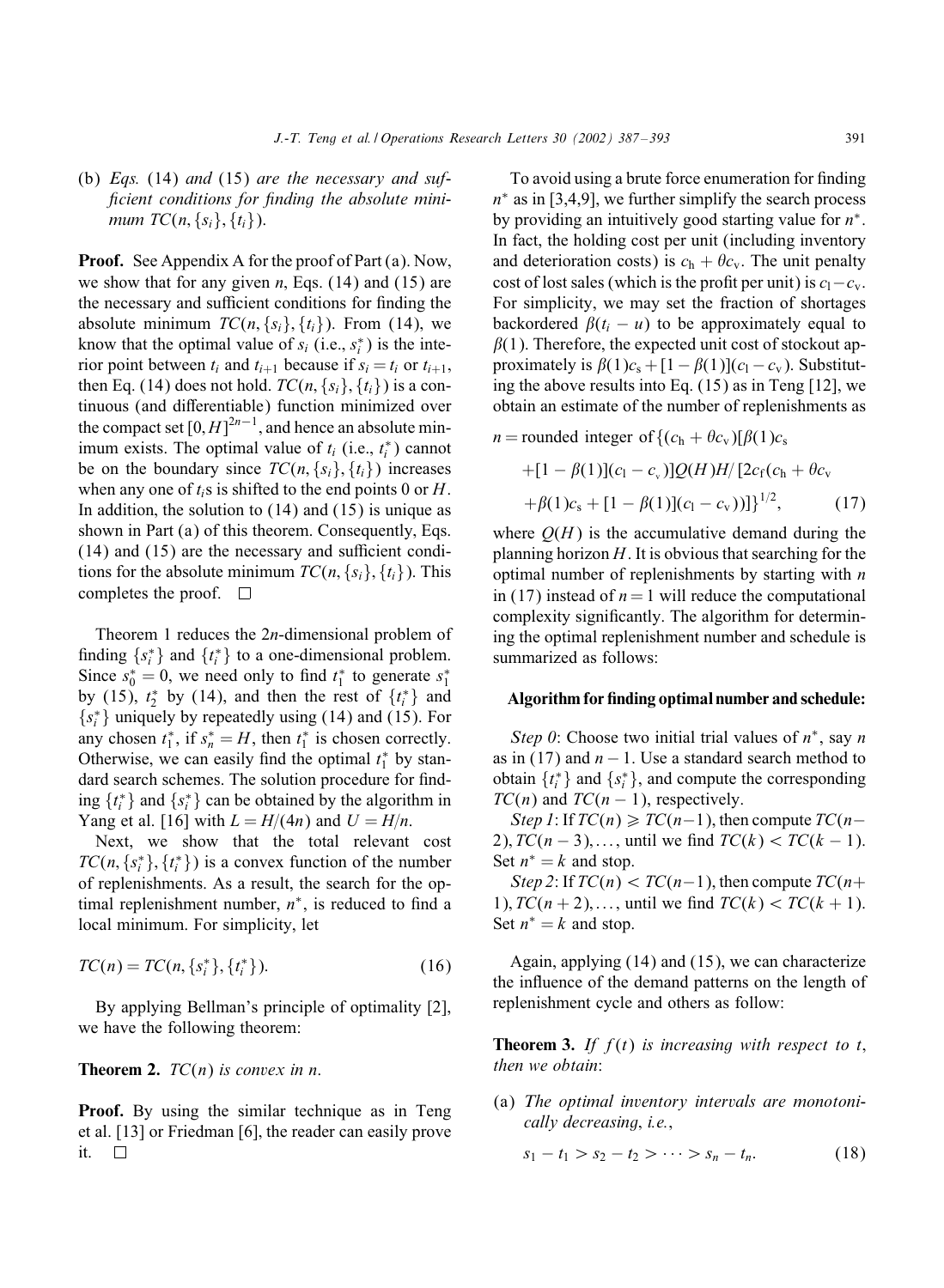(b) *The optimal shortage intervals are monotonically decreasing i.e.*;

$$
t_2 - s_1 > t_3 - s_2 > \cdots > t_n - s_{n-1}.
$$
 (19)

(c) *The optimal replenishment cycles are monotonically decreasing i.e.*;

$$
t_2 - t_1 > t_3 - t_2 > \cdots > t_n - t_{n-1}.
$$
 (20)

#### **Proof.** See Appendix B.  $\Box$

Note that if  $f(t)$  is decreasing, then the inequalities in Theorem 3 are reversed. A simple economic interpretation of the above results is as follows. Since demand is increasing with time, we need to shorten the inventory intervals (as well as the shortage intervals, and hence the replenishment cycles) with time in order to lower the holding and deterioration costs (as well as the shortage cost, and hence the total cost), and vice versa.

# 5. A numerical example

The proposed method is illustrated with the following numerical example:

Example 1. We use the same example as in Papachristos and Skouri [9] to compare the differences. Let  $f(t) = 10e^{0.98t}$ ,  $\beta(x) = \exp(-0.2x)$ ,  $H = 4$ ,  $c_f =$ 250,  $c_h = 40$ ,  $c_s = 200$ ,  $c_v = 50$ ,  $c_l = 500$ , and  $\theta = 0.08$ in appropriate units. Based on  $\beta(x) = \exp(-0.2x)$ , we set the fraction of shortages backordered to be approximately equal to  $1 - 0.2 = 0.8$ . By (17), we have  $n= 12$ . Since  $TC(10)= 30842.12$ ,  $TC(11)= 30777.66$ , and  $TC(12) = 30782.50$ , we know that the optimal number of replenishments is 11 and the optimal time scheduling is shown in Table 1. Comparing the optimal replenishment schedule here to that obtained by Papachristos and Skouri, we have shorter shortage intervals and longer inventory intervals than those in Papachristos and Skouri [9].

| ------- |                       |
|---------|-----------------------|
|         | Optimal time schedule |

Table 1

#### Acknowledgements

The authors would like to thank Area Editor George Shanthikumar and Professor L.-Y. Ouyang for their constructive comments, and Professor H.-L. Yang for providing a numerical example. The first author's research was supported by the Assigned Released Time for research and a summer research funding from the William Paterson University of New Jersey.

## AppendixA

Proof of Part (a) of Theorem 1. Similar to the proof used by Hariga [8], as well as by Papachristos and Skouri [9], the reader can easily prove that if  $f(t)$  is positive and log-concave; then there exists a unique solution  $t_1^*$  in  $(0, H)$  such that  $s_n(t_1^*) = H$ . Since  $s_0 = 0$ and  $t_1^*$  is unique, if we can prove that both  $s_i^*$  generated by (15) and  $t_{i+1}^*$  by (14) are uniquely determined, then we prove (a). For any given  $s_i$  and  $t_i$ , we set

$$
F(x) = [c_v - c_1 + c_s(x - s_i)] \beta(x - s_i) + c_1 - c_v.
$$
\n(A.1)

Taking the first derivative of F with respect to x, we obtain

$$
F'(x) = c_s \left[ \beta(x - s_i) + (x - s_i) \beta'(x - s_i) \right]
$$
  
-(c<sub>1</sub> - c<sub>v</sub>) $\beta'(x - s_i) > 0$ . (A.2)

Since  $F(s_i) = 0$ , we know that there exists a unique  $t_{i+1}^*(> s_i)$  such that

$$
F(t_{i+1}^*) = \left(\frac{c_h + \theta c_v}{\theta}\right) \left(e^{\theta(s_i - t_i)} - 1\right) > 0. \tag{A.3}
$$

Therefore,  $t_{i+1}^*$  is uniquely determined by (14). Likewise, for any given  $s_{i-1}$  and  $t_i$ , let

$$
G(x) = (c_h + \theta c_v) \int_{t_i}^{x} e^{\theta(t - t_i)} f(t) dt.
$$
 (A.4)

We then have  $G(t_i) = 0$ , and  $G'(x) = (c_h +$  $\theta c_v$ )e<sup> $\theta(x-t_i) f(x) > 0$ . Therefore, there exists a</sup>

|  |  |  |  |  | i 1 2 3 4 5 6 7 8 9 10 11                                                                   |        |
|--|--|--|--|--|---------------------------------------------------------------------------------------------|--------|
|  |  |  |  |  | t <sub>i</sub> 0.1719 0.9699 1.5565 2.0187 2.3991 2.7221 3.0023 3.2498 3.4712 3.6715 3.8542 |        |
|  |  |  |  |  | $s_i$ 0.8605 1.4770 1.9564 2.3481 2.6788 2.9649 3.2168 3.4417 3.6448 3.8299                 | 4.0000 |